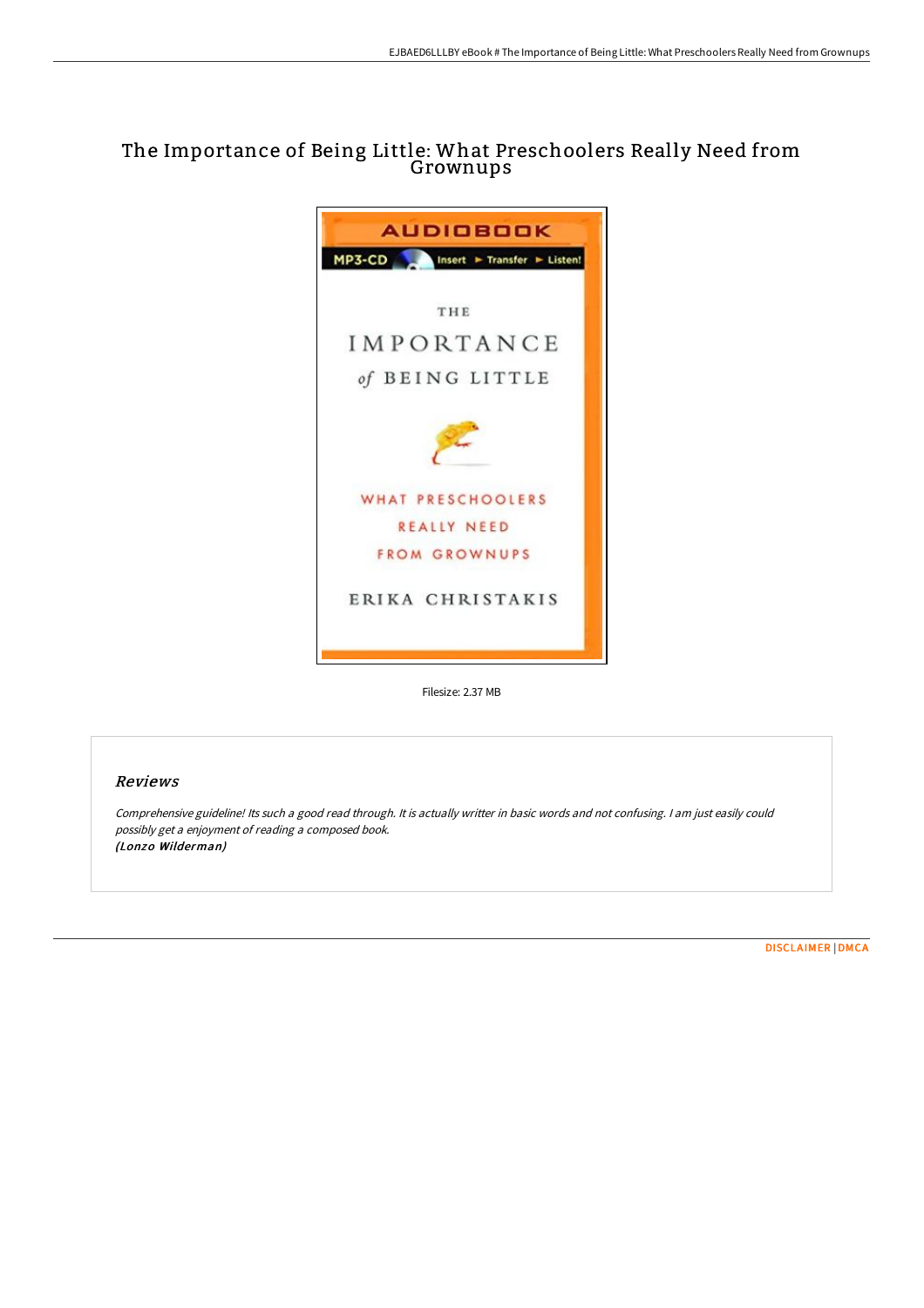# THE IMPORTANCE OF BEING LITTLE: WHAT PRESCHOOLERS REALLY NEED FROM GROWNUPS



To read The Importance of Being Little: What Preschoolers Really Need from Grownups eBook, remember to follow the web link below and save the file or have access to additional information that are related to THE IMPORTANCE OF BEING LITTLE: WHAT PRESCHOOLERS REALLY NEED FROM GROWNUPS book.

BRILLIANCE AUDIO, 2017. CD-Audio. Condition: New. Unabridged. Language: English . Brand New. A bold challenge to the conventional wisdom about early childhood, with a pragmatic program to encourage parents and teachers to rethink how and where young children learn best by taking the child s eye view of the learning environment Parents of young children today are embattled: Pick the -wrong- preschool and your child won t get into the -right- college. But our fears are misplaced, according to Yale early childhood expert Erika Christakis. Children are powerful and inventive; and the tools to reimagine their learning environment are right in front of our eyes. Children are hardwired to learn in any setting, but they don t get the support they need when -learning- is defined by strict lessons and dodgy metrics that devalue children s intelligence while placing unfit requirements on their developing brains. We have confused schooling with learning, and we have altered the very habitat young children occupy. The race for successful outcomes has blinded us to how young children actually process the world, acquire skills, and grow, says Christakis, who powerfully defends the preschool years as a life stage of inherent value and not merely as preparation for a demanding or uncertain future. In her path-breaking book, Christakis explores what it s like to be a young child in America today, in a world designed by and for adults. With schooltesting mandates run amok, playfulness squeezed, and young children increasingly pathologized for old-fashioned behaviors like daydreaming and clumsiness, it s easy to miss what s important about the crucial years of three to six, and the kind of guidance preschoolers really need. Christakis provides a forensic and far-reaching analysis of today s whole system of early learning, exploring pedagogy, history, science, policy, and politics. She also...

品 Read The Importance of Being Little: What [Preschooler](http://albedo.media/the-importance-of-being-little-what-preschoolers-1.html)s Really Need from Grownups Online

 $\blacksquare$ Download PDF The Importance of Being Little: What [Preschooler](http://albedo.media/the-importance-of-being-little-what-preschoolers-1.html)s Really Need from Grownups